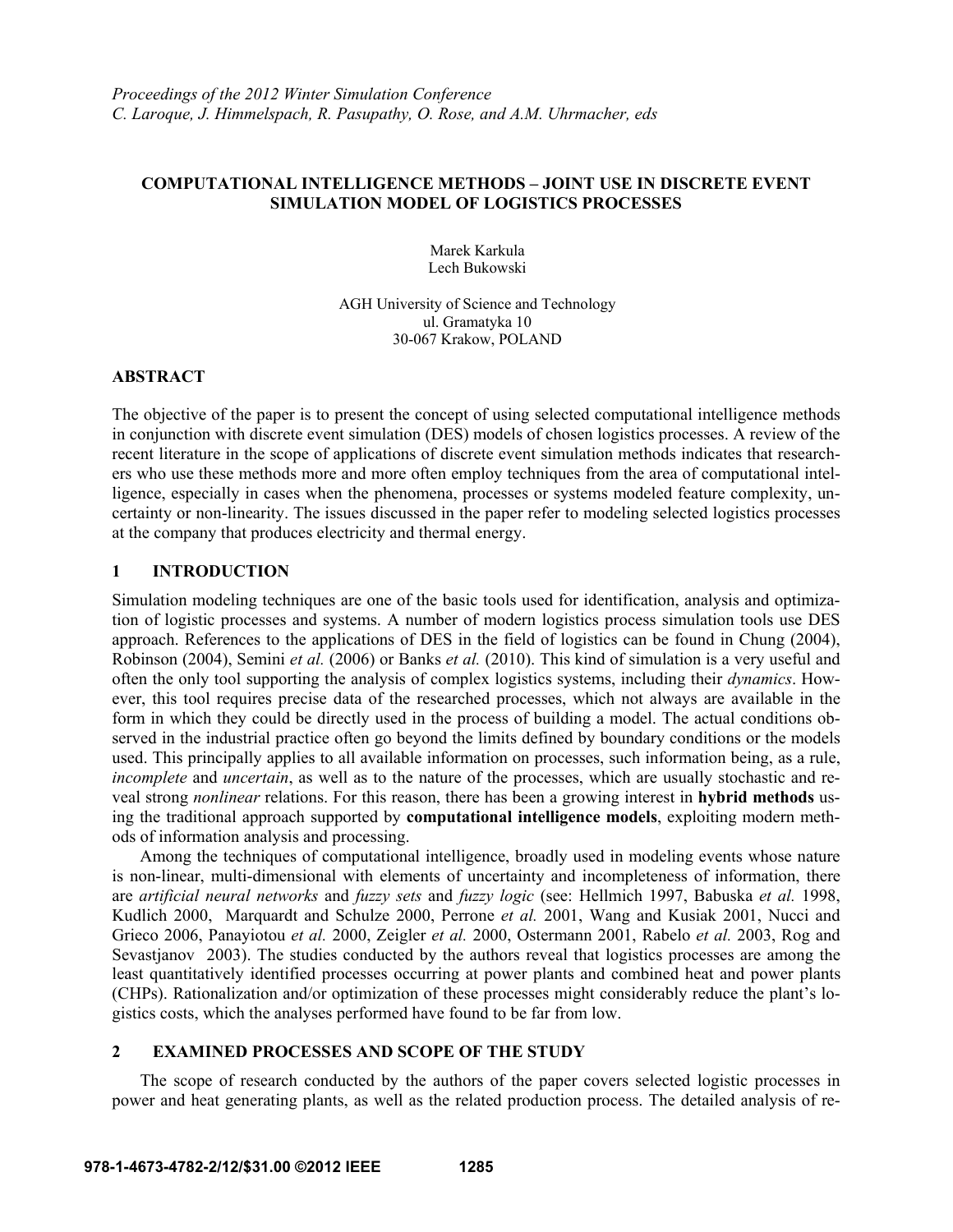search was applied to the processes related to providing the selected heat and power generating plants with the main production raw material, that is hard coal, as well as the processes which include the operations related to unloading, reloading and transport of coal within the company.

All the operations related to unloading, loading or reloading the coal material in the premises of the company increase cost and time of its transport, and may also be a cause of its scattering and destruction. For this reason, the necessity arises for the appropriate organization of unloading and reloading operations in a way that is economically and technically justified. The issues related to the unloading processes are significant because their effectiveness may affect continuity and safety of the main process in power and heat generating plants, namely production of electricity and thermal energy. The process of planning production of electricity and thermal energy plays an important role in effective management over a power and heat generating plant enterprise. Volumes of the generated electricity roughly meet the planned values, but quite large discrepancies appear between the planned and the actual volumes of heat production.

Developing a model of a process or system and then using it for simulation, forecasts and optimization is nowadays a standard research approach. The need for use of a model-based analysis applies especially for systems, such as a system of operational use of a power plant or a CHP. In this hierarchical process, there are numerous interactions between parameters of circulation, load graphs, fuel quality, the repair system and parameters of planned repair cycles, parameters of the economy and financial system, the natural environment and the system environment.

The review of the literature (Mielczarski 1998, Karkula 2007), results of observation and analyses related to logistics processes occurring at the CHP, as well as of interrelations of the logistic processes with other processes taking place at the plant has led to assuming complex nature of these process. Modeling such processes requires using methods and tools sourced from multiple areas of expertise; the idea of a model which could be an effective tool supporting making logistics decisions is based on the use of discrete event simulation mechanisms, statistical methods, as well as of models making use of artificial neural networks and fuzzy set theory. Such an approach leads to a creation of a hybrid model. The following partial models have been separated in the construction of the hybrid model (see Figure 1):

- model of coal delivery, acceptance and unloading,
- model of coal transport process on the plant premises,
- model of demand forecasts for coal for power/heat generation.



Figure 1. The general idea of a hybrid simulation model of selected logistics processes taking place at the plant under analysis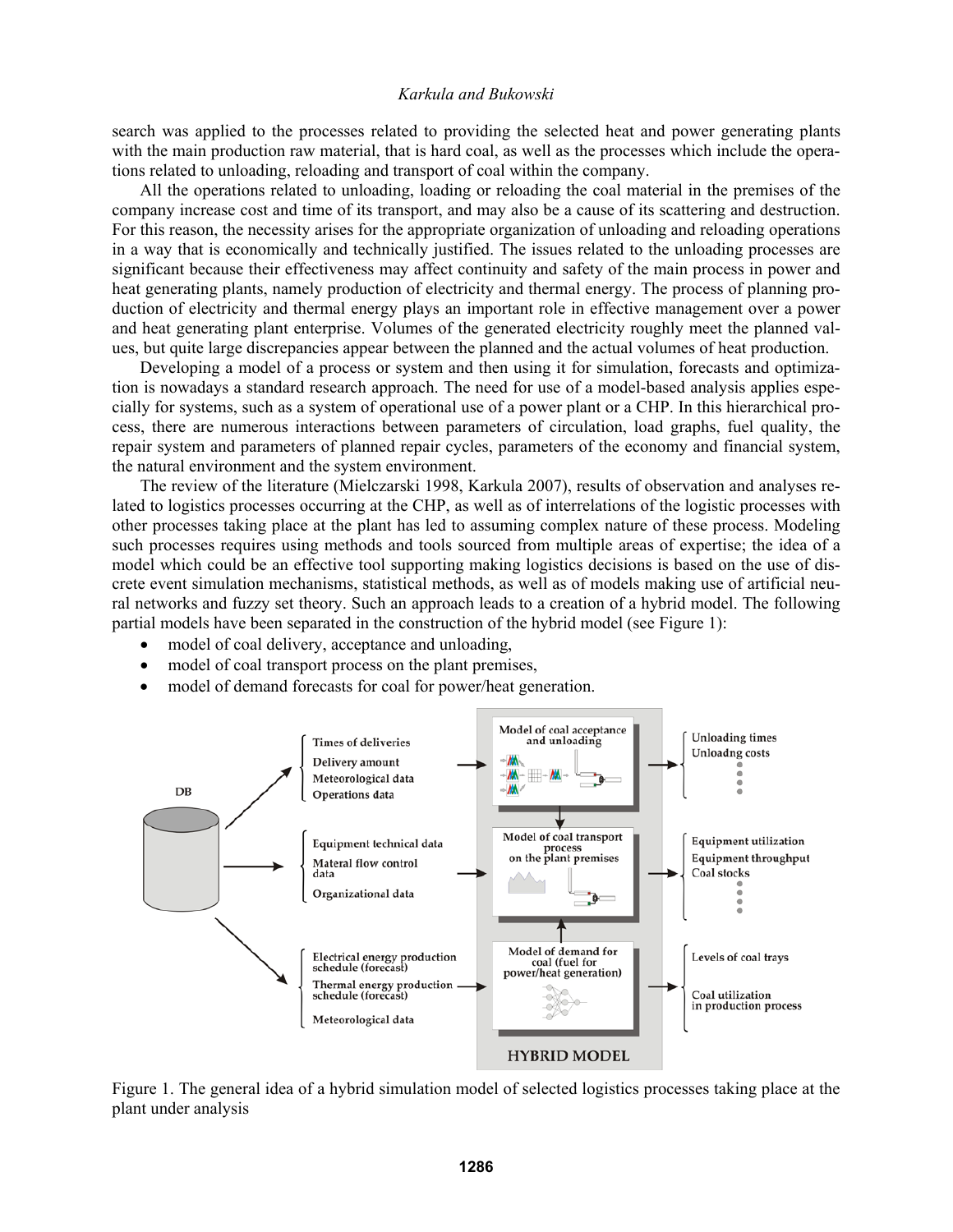As the basic modeling environment the DOSIMIS-3 simulator has been chosen. This package is a module-oriented simulation tool, adapted to, inter alia, designing and developing models of logistics systems (Noche 1997, Bukowski and Karkula 2004, DOSIMIS-3 2011). Owing to its module-oriented approach to a modeling problem, DOSIMIS-3 quickly delivers reliable results and may be an excellent tool supporting decision making, even in minor projects. The DOSIMIS-3 package is an interactive, graphic discrete event simulator. and is able to simulate various systems, including complex logistics systems and processes.

## **3 COAL DELIVERY AND UNLOADING PROCESSES**

The models presented, which represent the processes of coal delivery, acceptance and unloading at the power plant has been built with both quantitative and qualitative data. Quantitative data was represented by information on arrival times of consecutive deliveries of fuel to a CHP plant, duration of transport of the delivery from the place of its origin to its arrival at the CHP plant, volumes and capacity of the buffers at railway car unloading stands, duration of train set staying on the premises of the CHP plant or flow capacity of particular elements of this unit of the plant. Qualitative data mostly refers to the strategy of control over the flow of objects (that is train sets, single railway cars, as well as coal and the related information streams) and information obtained as experts' conclusions concerning mostly unloading railway cars in winter. The production of electrical and heat energy is seasonal in nature – it may be observed that the deliveries of coal are also held seasonally. Within a year coal deliveries are carried out in two periods from January to May and from July to December. In Table 1 the aggregated data on the coal deliveries to the investigated company during the five years is shown.

| Year           | Number of<br>deliveries | Sum of coal<br>(in year) | Average delivery<br>size | Min  | <b>Max</b> | Std. dev. |
|----------------|-------------------------|--------------------------|--------------------------|------|------------|-----------|
|                |                         | [Mg]                     | [Mg]                     | [Mg] | [Mg]       | [Mg]      |
| 1              | 574                     | 1,021,517                | 1,780                    | 57   | 2,374      | 560.62    |
| $\overline{2}$ | 549                     | 986,757                  | 1,797                    | 56   | 2,366      | 559.78    |
| 3              | 519                     | 921,312                  | 1,775                    | 33   | 2,371      | 508.76    |
| $\overline{4}$ | 508                     | 976,453                  | 1,922                    | 43   | 2,423      | 550.54    |
| 5              | 458                     | 935,383                  | 2,042                    | 57   | 2,410      | 503.40    |

Table 1. Aggregated data used in simulation for a winter period (January)

Among basic tasks of model building, there was the determination of mechanisms supporting the generation of flows of coal deliveries to the CHP. In the initial phase of delivery model building, the collected actual data was used as the basis for the creation of a delivery flow generation model. The actual flow is random and in the next step of the model construction, the flow was analyzed just for this randomness. Using the information on arrival times for succeeding coal-carrying car drafts, a variable was introduced described with time intervals, that is times between any two consecutive deliveries (interarrival times).

To include the random nature of draft arrivals, statistical methods were used:

• an attempt was made at matching the empirical distribution (developed based on the data collected) with theoretical distributions and at evaluating parameters of those distributions;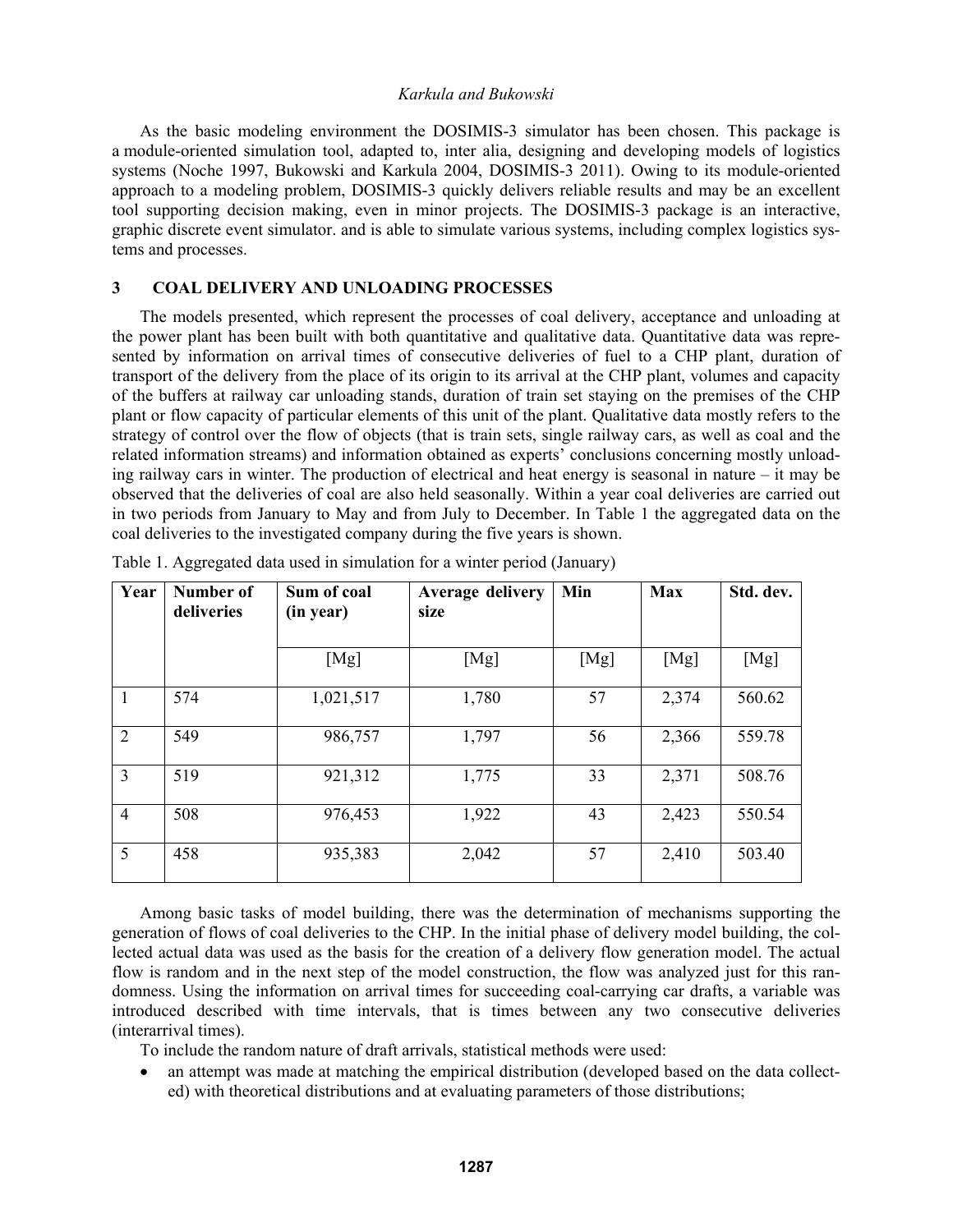• then, supported by appropriate statistical tests, a procedure was implemented with view to proving the hypotheses true.

In the case under question, based on analyses and histograms, the zero hypothesis was accepted assuming the distribution of the variable  $t_{mp}$  is exponential. Goodness-of-fit tests were run based on the  $\chi^2$ statistic. The results of the tests suggest that it should be assumed there are no grounds for rejecting the zero hypothesis (at the significance level  $\alpha = 0.05$ ). Based on the tests, the following estimates for the parameters of the time  $t_{mp}$  distribution were obtained (the  $\lambda$  parameter for the exponential distribution):

- $1/\lambda=19$  [h] for the winter-spring season;
- $1/\lambda=13$  [h] for the autumn-winter season.

Thus estimated distribution parameters for the variable  $t_{mp}$  were introduced into the model built; precisely, into the model element responsible for generation of loads for objects in the model.

Figure 2 presents a partial model of the tested system, implemented in the DOSIMIS-3 simulation environment, which represents the model of arrival and processing of coal deliveries.



Figure. 2. The model of the process of reception of coal deliveries, unloading railway cars and coupling empty car drafts

Figure 2 indicates the place of arrival of a train set (1). To map this element of the model, the entry element (source) was used. That is at the source that the load (consecutive coal deliveries) is generated. The source is an element where movable entities (called objects in DOSIMIS-3 terminology) are generated and then passed to the system. The next phase in the flow of objects (train set) covers elements at which a decision is made whether it is necessary to defrost cars (2). This part of the model includes, among others, a fuzzy model used for assessment of the degree of freezing a railway car in winter periods. The cars assessed to require defrosting are forwarded to the boiler house (4), and the other cars are directed to the buffer (3) which is up line the tipplers. The railway cars from this part of the system go to the tipplers (5), where they are unloaded, and after these operations are completed, they are directed to the buffer, where they await formation of an empty train set. The procedure of forming return train sets (6) is preceded with the operations related to cleaning railway cars. Once the draft of empty cars is ready, it is forthwith taken over by the carrier and the time of draft stay at the CHP is recorded.

The module mapping the process of coal acceptance and unloading also includes a submodel responsible for testing coal freeze-up for coal supplied to the plant in winter period. It has turned out that such deliveries pose a serious problem for unloading handling services, may cause disruptions in CHP opera-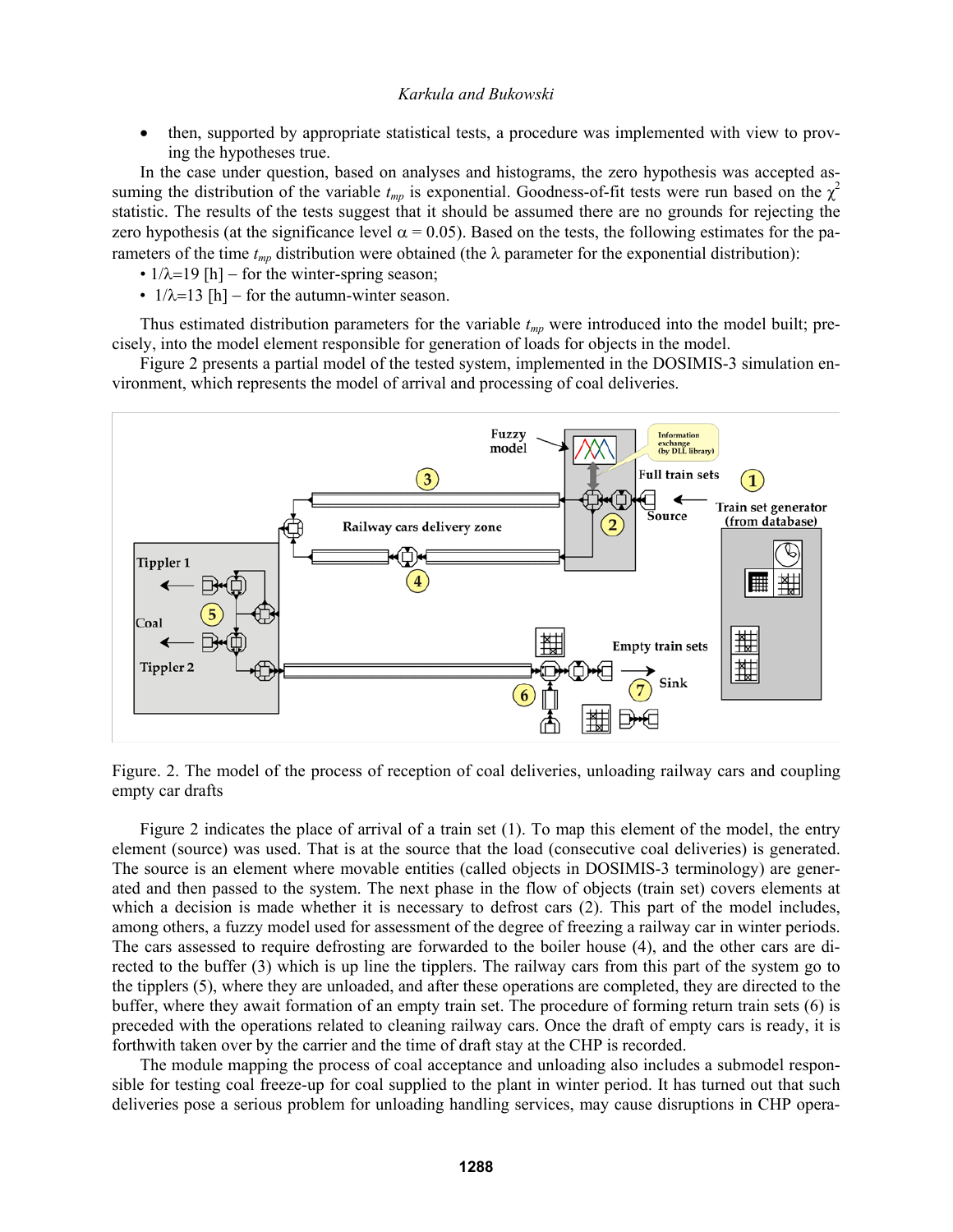tions and have a material effect on the time of stay at the plant for individual car drafts. This time affects the costs to be incurred by the plant; therefore, the plant is interested in organizing unloading so that the unloading time be as short as possible (including under difficult winter conditions). The delivery model was extended through combining discrete event models with a fuzzy model supporting the evaluation of the effect of selected factors on the time of stay at the plant for individual car drafts. The process of construction and the analysis of the fuzzy model are presented below.

As practical observations and the authors' research suggest, the subjective ratio assumed for the purposes of the study, the coal freeze-up ratio  $D_F$  depends on several factors with the most important ones being:

- air temperature on the day of delivery arrival  $T_z$ ,
- average temperature of the previous day  $T_{Z(24)}$  and
- duration of transport of the delivery since dispatching until the arrival at the plant  $t_{tr}$ .

Despite the fact that distances between CHP plants and coal suppliers are not very large, this duration, may be as long as several dozen hours. For this purpose, a fuzzy model was built which enables the assessment of coal freezing degree based on the factors described above and supporting the decision whether it is necessary to defrost the train set. This coefficient also plays the decisive role in determining defrosting time for the given railway carriage, thus affecting the total duration of stay of the train set at the CHP plant.

For measuring the freeze-up ratio for the coal supplied, a fuzzy model was built based on the Mamdani-type inference mechanism, binding the above described input variables with the output variable of coal freezing degree  $D_F$ . The prototype of the model was built in the MATLAB<sup>™</sup> environment and then the appropriately tuned model was implemented in the DOSIMIS-3 package.

A set of information has been collected from the tests and consultations with experts responsible for unloading coal, and it was used as the basis for generation of a base of fuzzy rules of the **IF … AND … THEN** ... type for the developed fuzzy model. Upon the definition of space and linguistic values for individual variables, the fuzzy rule base was developed, comprising 27 decision rules. The following listing is an interpretation of a sample decision rule:

| IF coal transport time $t_{tr}$ is medium           |
|-----------------------------------------------------|
| <b>AND</b>                                          |
| IF temperature in day of delivery $T_z$ is very low |
| <b>AND</b>                                          |
| IF temperature day before $T_{Z(-24)}$ is low       |
| <b>THEN</b>                                         |
| freezing degree $D_F$ is high                       |

The process of construction of a fuzzy model for assessment of degree of freezing of railway cars was completed with the analysis of its performance. The response surfaces have been designed for verification and examination of behaviour of the fuzzy model (the decision surfaces), as shown in Fig. 3. These charts show the answer of the model to the changes in two input variables, with the assumption of a specific constant value for the third variable. On the basis of such relationships, the effect of changes in input parameters of the model on its answer may be observed. It is clear that with higher values of temperatures  $T_Z$  and  $T_{Z(24)}$  (close to or higher than zero) coal transport duration  $t_w$  has almost no effect on freezing degree of railway cars. Changes in this time result in a reaction of the model for low temperatures  $T_z$  and  $T_{Z(-24)}$ .

A model using a fuzzy model estimating the degree of freezing of railway cars in the winter period has been the built and analyzed in the MATLAB™ environment (Fuzzy Logic Toolbox 2011). The software used provides a standalone  $C/C++$  code for fuzzy inference engine. A user can use the engine as an alternative tool to simulate the outputs of the fuzzy inference system developed, without using the MATLAB environment. The DOSIMIS-3 package offers the interface (API, Application Programming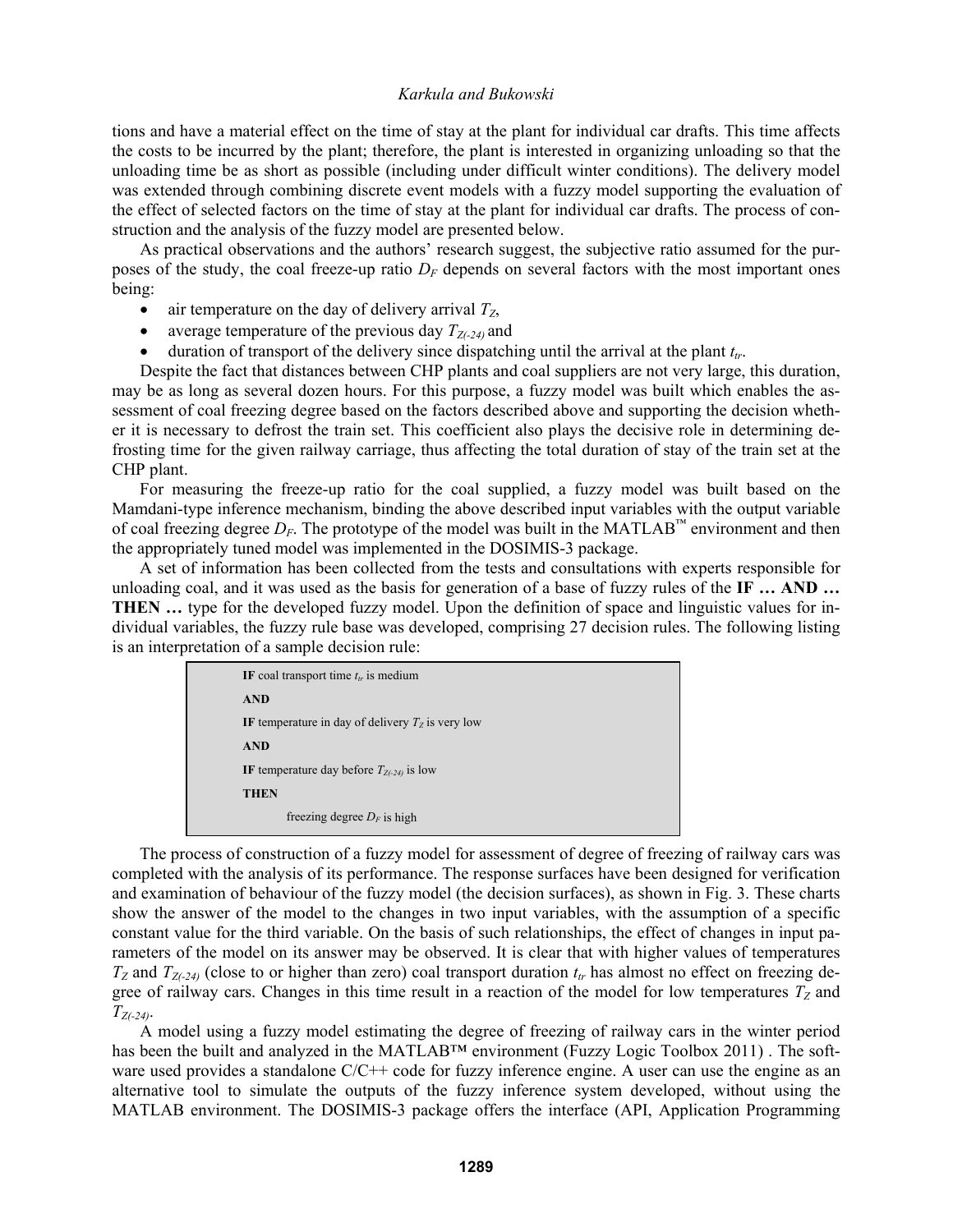Interface) supporting communication with external DLL libraries (Dynamic Linked Libraries), which may be developed by the modeler.

Figure 3 shows the response of the model to the changes in two input variables, with the third variable set to a specific constant value. Based on such relationships, the effect of changes in input parameters of the model on its response may be observed. It is clear that with higher values of temperatures  $T_Z$  and  $T_{Z_C}$  $_{24}$ ) (close to or higher than zero) coal transport duration  $t<sub>tr</sub>$  has almost no effect on freezing degree of railway cars. Changes in this time result in a reaction of the model to low temperatures  $T_Z$  and  $T_{Z(24)}$ .

The resulting fuzzy subsystem has been used as one of the elements for developing a model of processes for delivery reception, unloading of railway cars and coupling return train sets. This subsystem generated information related to the freezing condition  $D<sub>F</sub>$  of the train set with coal based on the input data (temperature, transport duration).



Figure 3. Response surfaces for fuzzy model

The values of this coefficient were in the range *<0, 1>* and, based on them, a decision was made whether the given railway car would be directed to the tipplers or to the defrosting unit. This part of the model was handled by a decision table implemented in the DOSIMIS-3 model.

### **4 THE PARTIAL MODEL OF COAL DEMAND FOR PRODUCTION**

For the purposes of the problem considered, models were built defining hourly demand for feedstock coal and allowing for various factors to be included. These models mapped regression relations between input quantities and the output quantity, that is the demand for feedstock coal  $D<sub>C</sub>$ . To solve the problem of predicting the demand *D<sub>C</sub>* for feedstock coal combusted in heat and power generation, models were built based on artificial neural networks, as well as on statistical methods (multidimensional linear regression). The first step involved the analysis and selection of input data with a bearing on the demand  $D_C$ .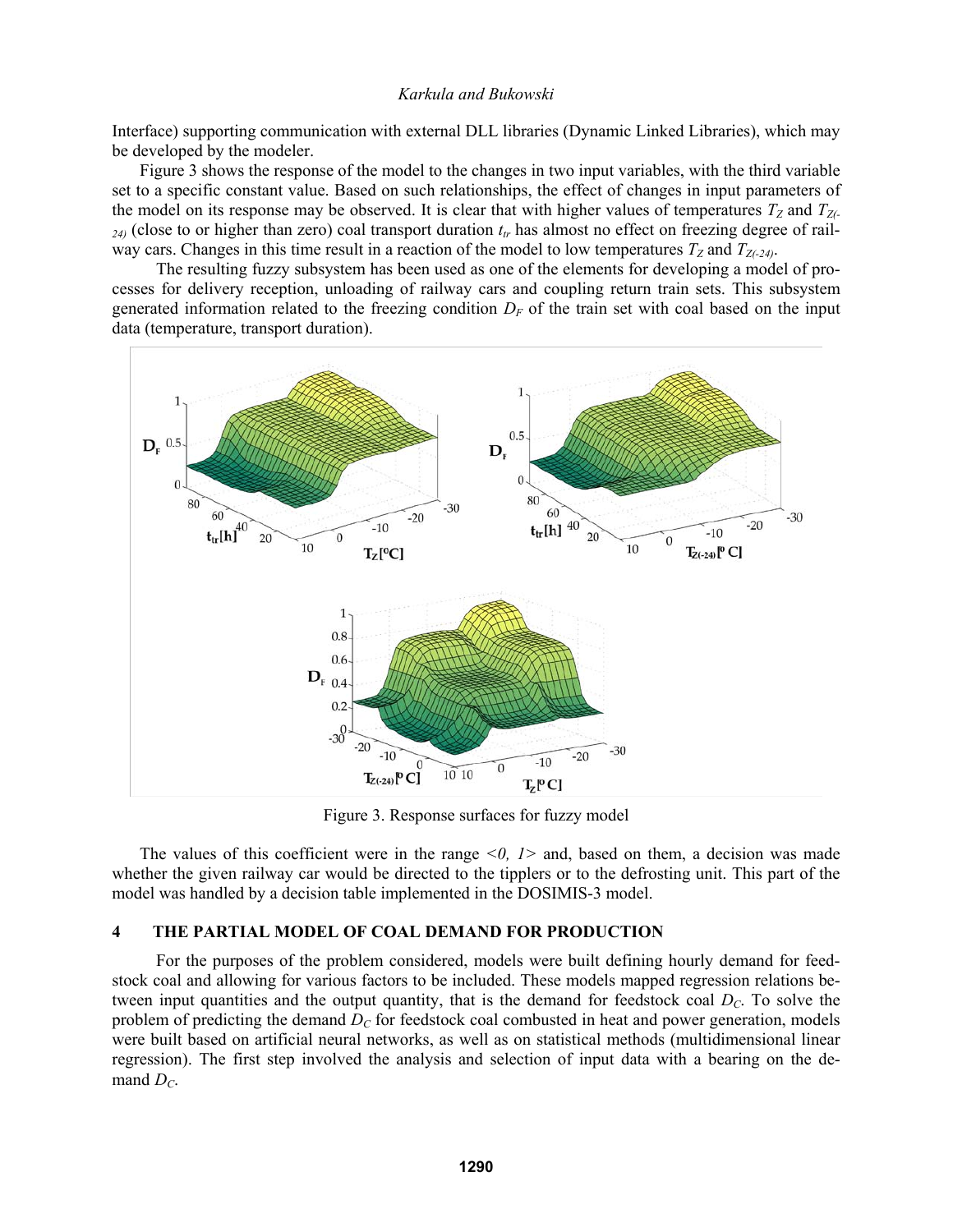The data used in the research preceding model construction for predicting the demand  $D<sub>C</sub>$  for feedstock coal covered two years of operation of the plant and included:

- production data (electricity and heat),
- meteorological data (temperature and pressure measured on the plant's premises),
- supplementary data (experts' knowledge and qualitative parameters).

As part of research into demand for coal, various neural models were built and compared among themselves, namely those using multilayer perceptron networks (MLP), radial basis function networks (RBF) and generalised regression neural networks (GRNN), as well as a model based on multidimensional linear regression. In the course of building and analysing MLP-type networks, between ten and 20 models (algorithms) of network training were tested. The reason for building neural models was to identify regression relations between feedstock coal consumption in any given hour as the output value and the input values:

$$
D_C = f(D_{EE}, D_{TE}, T_O, p, t_d, k_d, k_m)
$$
\n
$$
(1)
$$

The following were the values analysed as input variables for the model given by the formula (1):

- hourly production of electricity  $D_{EE}$ ,
- hourly production of thermal energy  $D_{TE}$ ,
- $\bullet$  ambient temperature  $T_{O_2}$
- atmospheric pressure *p*
- day length in minutes  $t_d$ ,
- day code  $k_d$  and
- month code  $k_m$ .

Among the variables referred to above, forecasts concerning the volumes of electricity and heat production undoubtedly exert the largest impact on demand for coal. The drivers of demand for feedstock coal also include weather-related parameters, such as air temperature, wind strength and direction, amount of cloud and, to a lesser extent, air pressure. Among those, data on air pressure and temperature was only available. Given the nature of seasonal fluctuations in demand, an important group of model input parameters is that of qualitative parameters including the day code (ranging from 1 to 7 for consecutive days of the week) and the month code (ranging from 1 to 12 for consecutive months of the calendar year), as well as day length measured from sunrise to sunset. The training process was preceded by data normalising with use of the *minimax* method described in (Neural Network Toolbox 2011). The network training process included 8,760 cases covering a year of the plant's operation, with 60% of the cases representing training data,  $20\%$  – validation data and the remaining  $20\%$  – testing data. Cases included in these three datasets were selected at random.

Finally, the mean square error (MSE) was selected as the key criterion of the quality of models analysed. In the process of network training, an analysis was performed of a training error runs for training, validation and testing series. Such runs enable training process irregularities to be identified (e.g., overtraining symptoms to be detected) and the modeller to react properly, for instance, by reconstructing network structure (the number of hidden layers or the number of neurons in a hidden layer), selecting alternative activation functions or shortening training time. One of the methods for neural model quality assessment is the examination of the linear regression between network response and the values observed as is shown in Figure 4).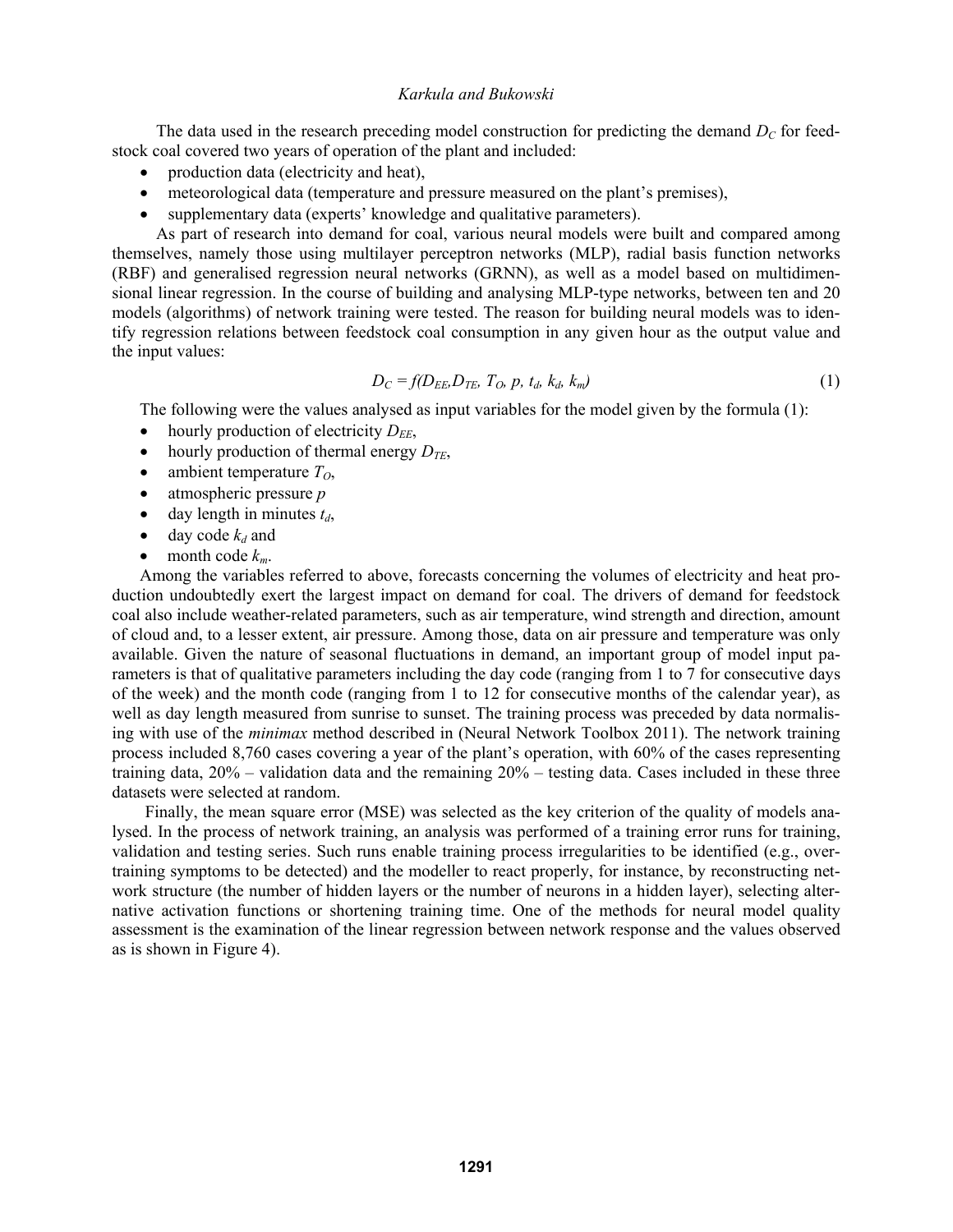

*Karkula and Bukowski*

Figure 4. The neural network outputs plotted versus the targets for particular datasets. The solid line indicates the perfect fit (this means that output equal to targets)

Additionally, an analysis of key regression statistics was run, which is typical of such assessment. The results are presented in Table 2. In practice, a value of the quotient exceeding *0.6* is assumed to disqualify the network as a model of the system examined, while any value equal to or less than *0.1* attest to good regression properties of the network.

| Table 2. Summary of statistical data for linear regression of assessment of the developed neural network |  |  |  |  |
|----------------------------------------------------------------------------------------------------------|--|--|--|--|
| model.                                                                                                   |  |  |  |  |

|                                              | <b>Training dataset</b> | <b>Validating dataset</b> | <b>Testing dataset</b> |
|----------------------------------------------|-------------------------|---------------------------|------------------------|
| Average data                                 | 116.84                  | 117.38                    | 114.03                 |
| <b>Standard deviation data</b>               | 53.78                   | 53.84                     | 52.14                  |
| Average error                                | 0.0055                  | $-0.1051$                 | 0.1805                 |
| <b>Standard deviation error</b>              | 3.60                    | 3.75                      | 3.79                   |
| Quotient deviation error/de-<br>viation data | 0.0669                  | 0.0696                    | 0.0727                 |
| Correlation                                  | 0.9978                  | 0.9976                    | 0.9974                 |

The comparative tests provided analysis of the solution for the problem with the use of multidimensional linear regression. In comparison with the proposed earlier model of the multi-layer MLP network, the results with the multidimensional regression method are less favourable for the basic indicators of model quality. The model developed based on the MLP type artificial neural network offers less mistakes than the model based on the linear multidimensional regression.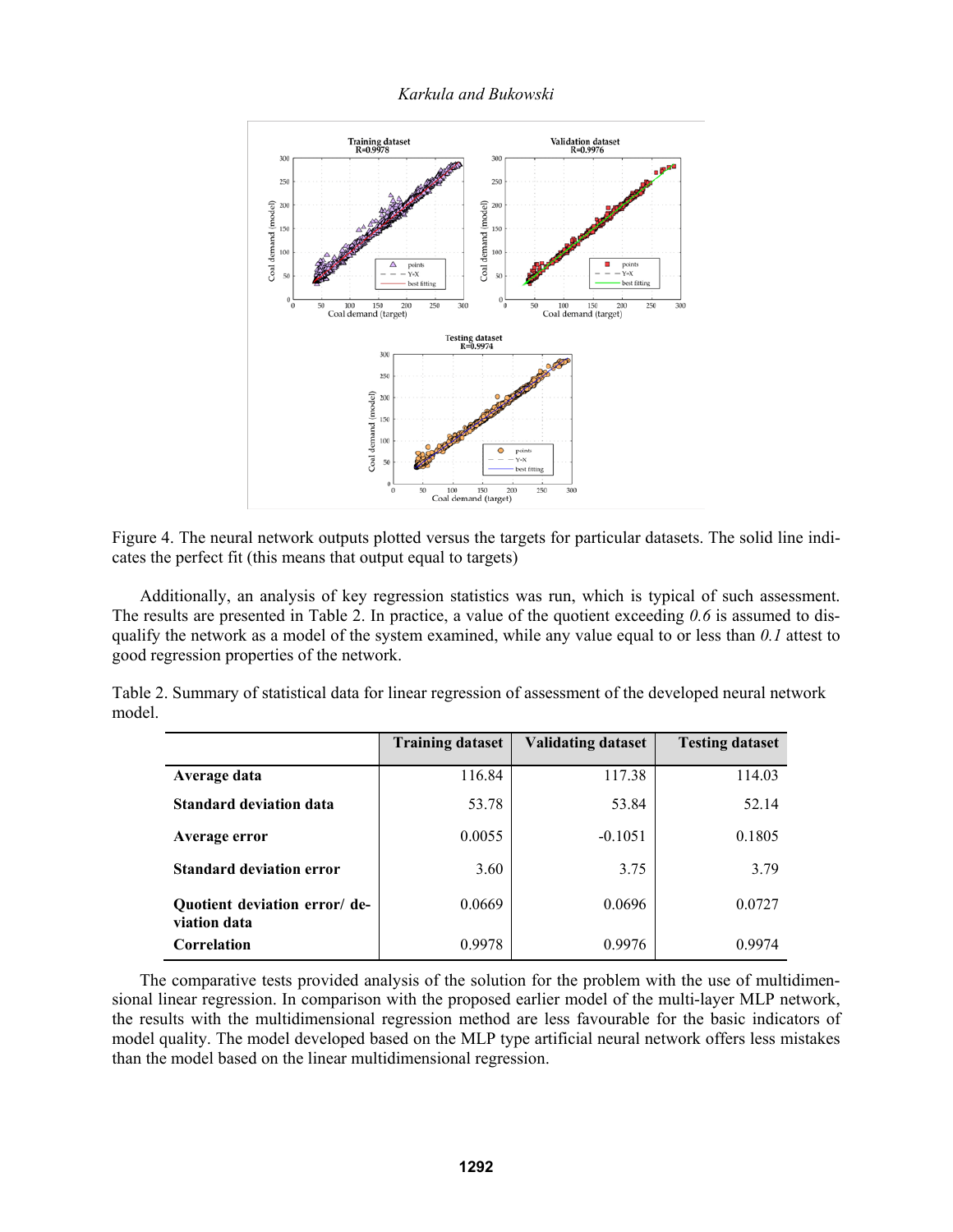## **5 HYBRID MODEL**

In order to develop a model which allows representation of the basic material flow for the power plant or CHP, that is coal from the reception point, along with delivery until the time of using in production, integration of the partial models described above was done. The static elements of the system modeled were built with use of libraries of standard components of material flow systems (conveyors, accumulating conveyors, crossings, service stations, etc.), as such libraries are available in the DOSIMIS-3 package. The model using artificial neural networks for forecasting consumption of coal in production and a fuzzy model estimating condition of freezing of railway cars in the winter period have been the built and subjected to analysis in the MATLAB™ environment, with the Visual C++ compiler used for their implementation in the hybrid model.



Figure 5. The hybrid model of selected logistics processes implemented in DOSIMIS-3 environment

In presented Figure 5 the following elements of hybrid model can be distinguished: subsystem responsible for coal deliveries and unloading (1), the subsystem which maps coal transport from the point of unloading, with transport equipment − conveyor belts (2), coal storage with decision tables used to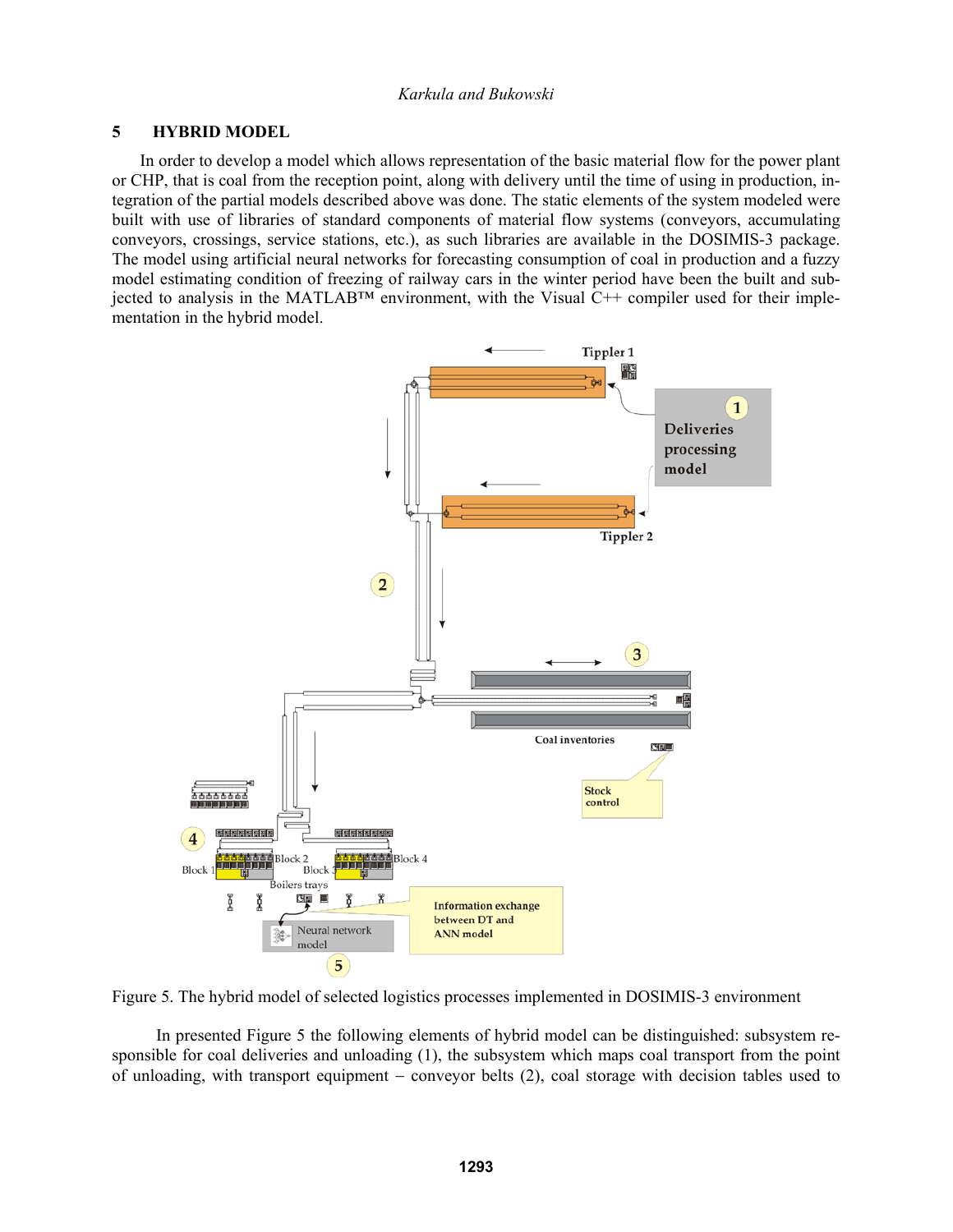control coal stocks (3), the subsystem power unit with four power blocks (4) and neural network module responsible for forecasting demand for coal used in production (5).

The DOSIMIS-3 package offers the interface (API, *Application Programming Interface*) to enable communication with external DLL libraries (*Dynamic Linked Library*) which may be developed by the modeller. The DLL libraries developed in considered case exchange information with the discrete event simulation software, collecting input data from it and returning responses generated by the partial models.

Developed hybrid model of logistic processes taking place at the CHP was used to carry out simulation studies on it. Simulation time of investigated system was set for a period of one year (365 days), and the interval for which intermediate statistics were generated was set for one day.

There appears that there are the following two among key tasks of logistics managers at large-scale power and heat generators: making decisions concerning feedstock necessary for the plant operation and minimizing cost of stocking up and maintaining inventories of the feedstock. Given the observed limitations imposed by the applicable law, provisions of trade contracts and regulations governing operation of the market, the above problems should be treated comprehensively. Another important area of interest for the logistics manager at a CHP is the analysis of changes in inventories and generation of such information and options which would form a basis for making decisions designed to minimize costs related to maintaining coal inventories. With simulation experiments the impact of different coal delivery cycles on coal inventory level was examined (Figure 6).



Figure 6. Simulated, real and obligatory coal inventories

Simulation experiments were conducted for two different models of delivery schedules:

- schedule, currently used in the power plant, with estimated parameters of distribution of coal deliveries; there was assumed that deliveries take place in the winter-spring and autumn-winter cycles
- schedule taking into account the uniform distribution of time between successive deliveries during the year; the average number of deliveries  $n_d$  was estimated, then the simulation time (365) days = 8760 hours) was divided by  $n_d$  variable, and thus determined the average time between arrivals of coal deliveries.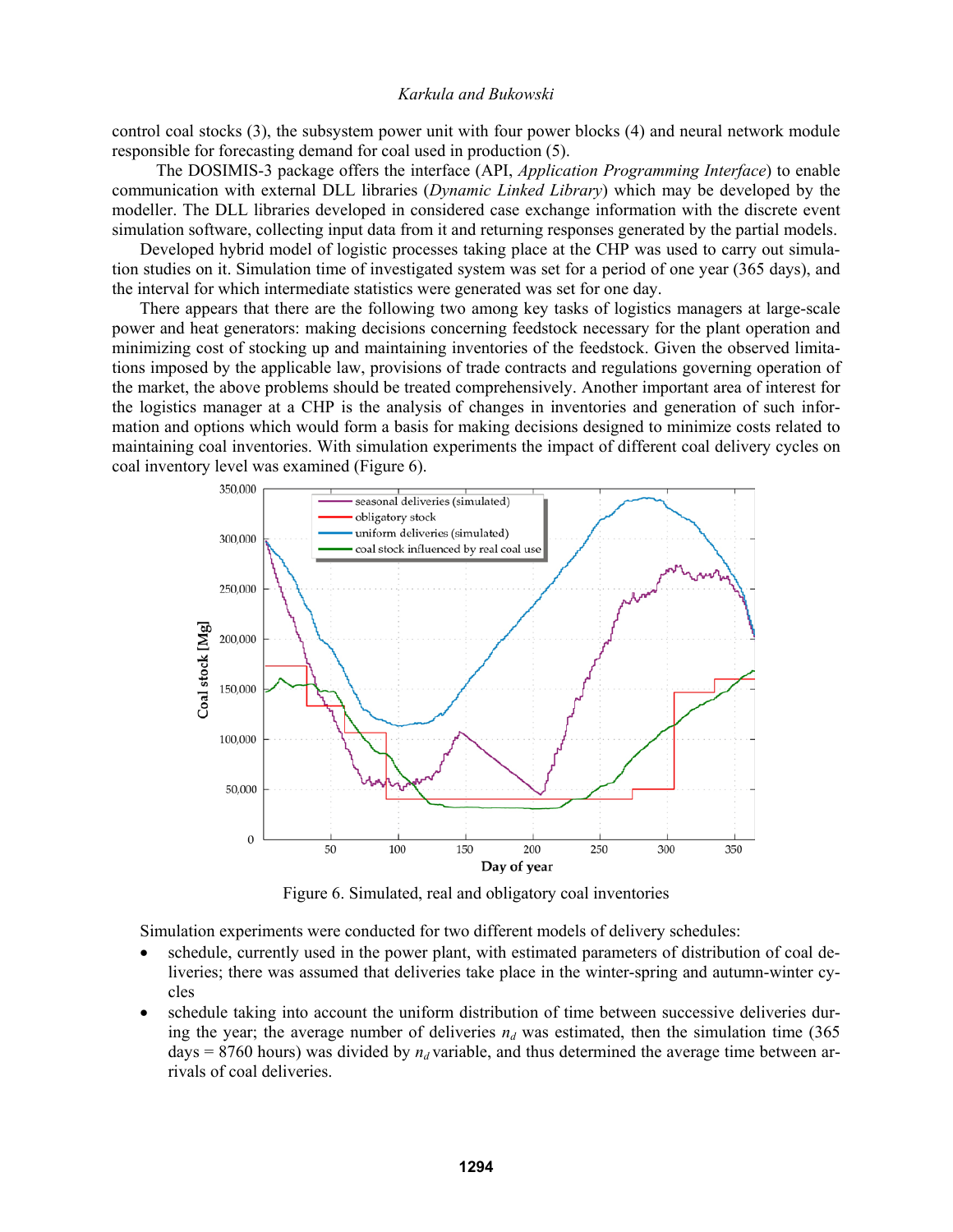Simulation results show that the second alternative delivery schedules provides "excessive security" associated with the size of stocks. Such a quantity of the stored coal will result in the increasing of capital commitment. Assuming the price of one ton of coal the frozen capital can be easily calculated.

#### **6 CONCLUSIONS**

Many power plants and CHPs in Poland use hard coal as their basic fuel for power and heat generation. The increasingly growing competition on the electricity and heat market forces the producers to seek new solutions and reduce cost of operating activity. One of the ways to achieve this is the implementation of the concept and principles of logistics management, as well as of the strategy developed in accordance with these principles, which plays a decisive role in building the plant's competitive edge. However, such strategies require continuous verification and modification. They also have to keep up with ever dynamically changing conditions in which the plant operates, including both internal and external conditions. The simulation models discussed in this paper are effective tools enabling such strategies to be tested and supporting decision-making processes.

The use of methods described leads to a greater accuracy and completeness in problem formulation and model development. The comprehensive approach to the analysis of key logistics processes enables a broad range of phenomena occurring in logistics systems to be taken into consideration in the course of such analysis: from those both of deterministic and stochastic nature, to phenomena the knowledge of and data on are incomplete and uncertain.

## **REFERENCES**

- Babuska R., Setnes M., Verbruggen H. B. 1998. "Complexity reduction in fuzzy modeling", *Mathematics and Computers in Simulation*, 46(5−6): 507–516.
- Banks, J., Carson J. S., Nelson B. L., and Nicol D. M. 2010. *Discrete-Event System Simulation (5th International Edition)*, Upper Saddle River, New Jersey: Prentice-Hall, Inc.
- Bukowski L., Karkula M. 2004. "The simulation of logistic processes using DOSIMIS-3 simulator". In: *Proceedings of the 15th International Conference on Systems Science. Vol. 2, Control theory, systems and control engineering, operation and manufacturing systems, uncertain systems – decision systems*, 151–158.
- Chung C.A. 2004. *Simulation modeling handbook. A practical approach,* CRC Press LCC, New York.
- *DOSIMIS-3 User Manual Version 6.0*. 2011. SDZ GmbH, Dortmund.
- *Fuzzy Logic Toolbox™: User's Guide.* 2011. The Mathworks Inc.
- Hellmich R. 1997. *Einführung in intelligente Softwaretechniken*, Prentice-Hall Verlag, München.
- Karkula, M. 2007. *Modelling and simulation of the complex discrete-continuous logistic processes on the example of Elektrocieplownia Krakow SA*, Ph.D. thesis, AGH University of Science and Technology.
- Kudlich T. 2000. *Optimierung von Materialflußsystemen mit Hilfe der Ablaufsimulation*, Herbert Utz Verlag, München.
- Marquardt H.-G., Schulze F. 2000. "Neuronale Netze in der Materialflußsimulation". In *ASIM-Fachtag. Simulation in Produktion und Logistik*, 473−482, Berlin.
- Mielczarski, W. (ed.) 1998. *Fuzzy Logic Techniques in Power Systems*, Physica-Verlag, Heidelberg.
- Noche, B. 1997. "Simulation von Standardmodellen in der Logistik Fortschritte in der Simulationstechnik". In *ASIM 11. Symposium*, 427–435. Vieweg Verlag, Dortmund.
- Nucci, F.; Grieco, A. 2006. "System analysis and assessment by fuzzy discrete event simulation". 2006. In *Proceedings of the IEEE International Conference on Fuzzy Systems*, 1591−1598.
- *Neural Network Toolbox™: User's Guide*. 2011. The Mathworks Inc.
- Ostermann A.D. 2001. *Neue Ansätze zur gesamtheitlichen Fabriksimulation. Modellkonzept und wissensbasierte Abstraktion*, Shaker Verlag, Aachen.